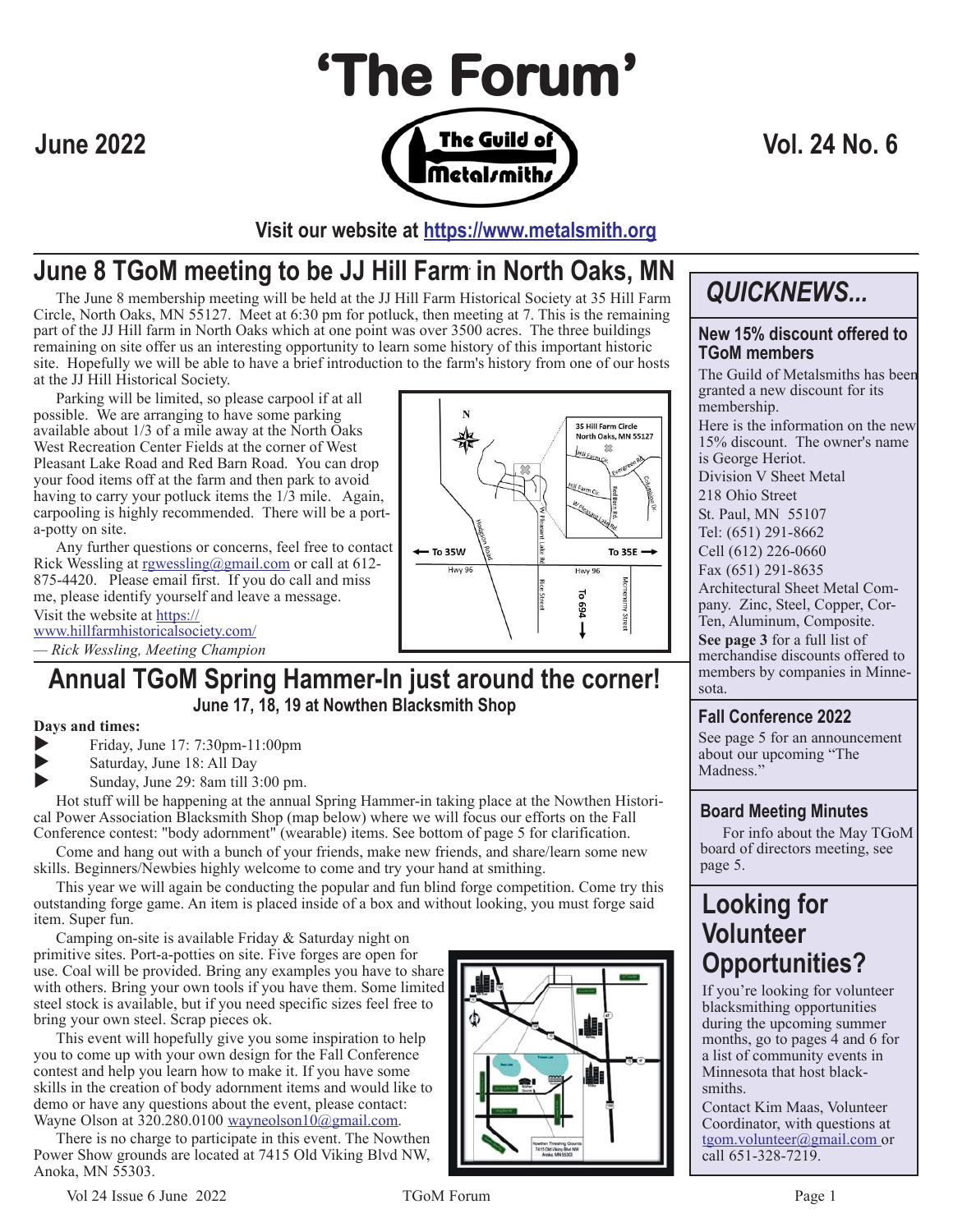### **Bronze Pour Workshop 2022 has been postponed until further notice!**

Saturday, June 25, 1:00 pm - 4:00 **pm, Informational Session & Pattern Making Workshop Saturday, July 9, 9:00 am - 4:30 pm: Mold Making (continued Sunday if necessary) Saturday July 16, 10 am - Evening: Mold Preparation & Pour**

### **Bottle Opener Class 2022 16-July-2022**

**Maximum students: 8 Minimum students: 4 Cost: \$50 Instructor: Martin Pansch**

#### **Location: The Pansch Farm, 8750 Yale Avenue, Young America, MN 55397**

How many times have you been sitting in your lounge chair with a cold bottled beverage in your hand and suddenly realized that you had lost your bottle opener? How many times have you cut your delicate hands with a twist top that

was installed by malicious robots in the production lines, bent on world domination? How many times have you had a lit fire in your forge and wanted something quick and easy to make, but had run out of ideas? Well, the upcoming bottle opener class is the answer to your problems! With the help of the esteemed Martin (The Blacksmithing Yeti) Pansch and Jim (Jimbohotep) Erickson as well as my lowly self, Marty (Martiñ Fiero) Masters, and perhaps we will teach you to turn your old lag bolts and metal scraps into beautiful, artistic creations that will amaze your friends and family, and defeat that dastardly bottle cap!

**Skill Level:** Beginners and novices are welcome.

**Techniques**: We will be practicing slot punching, opening a slot into a circle, forging tapers, various decorative twists, and using top tools for functional and decorative elements.

**Lunch**: Bring Your Own

**Bring**: Your favorite hammer and water.

**Safety equipment**: safety glasses and ear protection **ARE MANDATORY**. Other safety equipment may include: leather apron, cotton clothing, pants, and leather shoes.

**Tools**: Besides a forging hammer folks might want tongs for 1/4" flat stock and 1/2" square stock, a 1/8" x 3/4" slot punch, hot rasp, rat tail file, and a twisting wrench. No tools are required, but if you have 'em, bring 'em.

**To register for this workshop**: send a check for \$50 made out to Guild of Metalsmiths AND your contact info to:

Martin Masters 395 Bucher Ave Shoreview, MN 55126 mastersmw@yahoo.com 651-493-8930 (h) 651-285-8731 (c)

**Acceptance priority for this class will be determined by postmark.**

### **TGoM Demonstration at Holz Farm on May 15**

Thanks to George Auel for taking on the role of blacksmith demonstrator during the Spring Festival at historic Holz Farm in Eagan, Minnesota on Saturday, May 15.





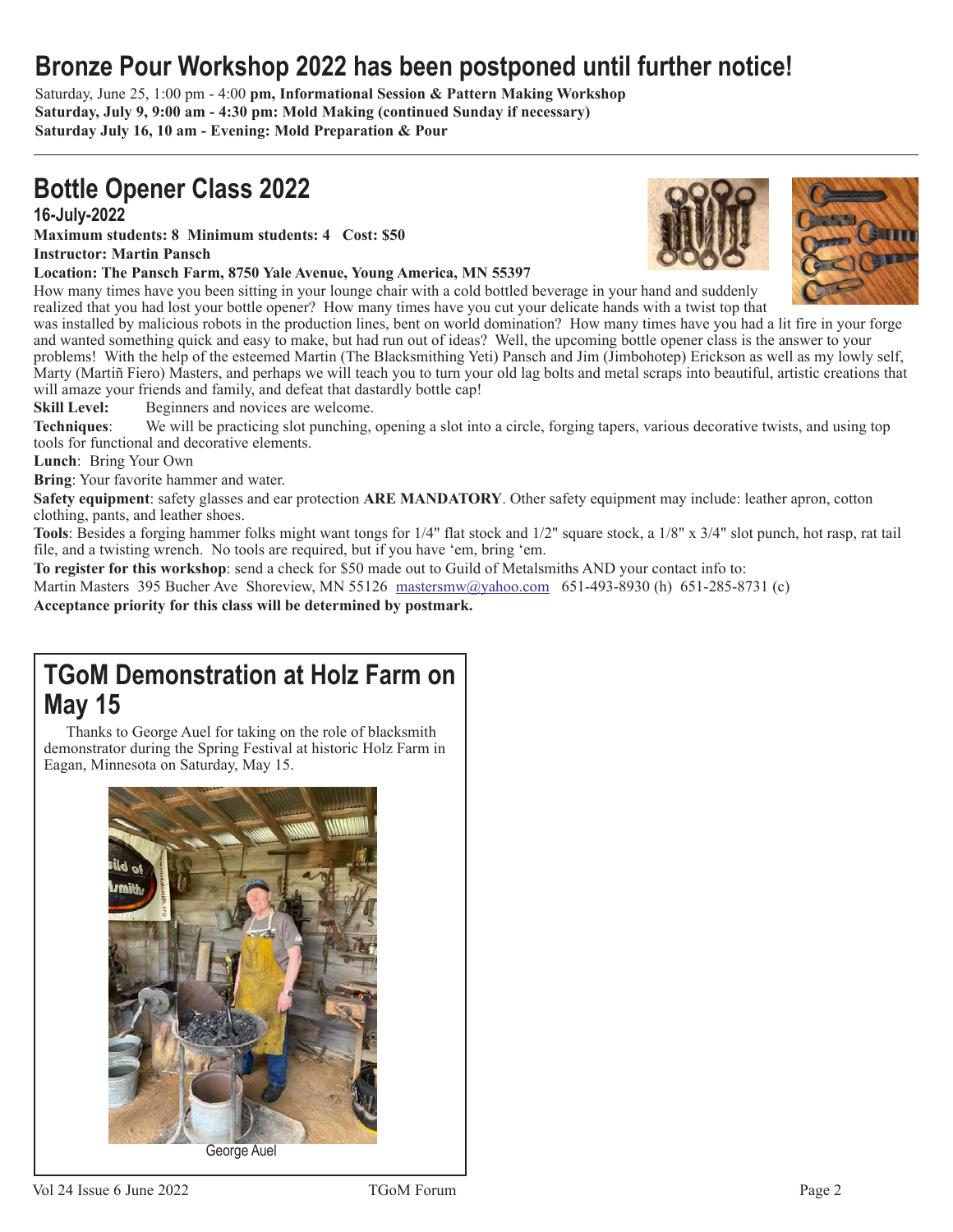## **Our neighborhood of smiths**

#### **The Guild of Metalsmiths (TGoM)**

All membership meetings are the second Wednesday of February, April, June, August, and October, except December. For these meetings a potluck meal begins at 6:30 pm and the business meeting begins at 7, with a demonstration or activity starting around 8 (times approximate). To check your membership expiration date, see the mailing label on your latest copy of "Metalsmith."

President: Larry Wasmund Vice-President: Paul Widenhoefer poundedtreasures@gmail.com pwidenhoefer@gmail.com 612-599-4762 952-930-0070 Our website is: http://www.metalsmith.org

#### **Badger Blacksmiths meetings**

Our contact information: President: Dave Weiss Newsletter editor: John Grump 715-379-5007 715-829-4559 diamondmetalworks13@gmail.com johngrump@att.net Badger website: https://sites.google.com/site/badgerblacksmiths/

#### **Lake Superior Metalsmiths**

Lake Superior Metalsmiths (LSM) meet the fourth Saturday of the month. Potluck at noon with meeting to follow.

**Contacts are:**

Charley Brown, President, CharleyRB@charter.net, 218-428-7906 Dave Hanson, VP, duluthblacksmith@yahoo.com 218-391-4466

#### **Northern Minnesota Metalsmiths**

The NMM meets the first Monday of the month at Lake Itasca Region Pioneer Farmers (LIRPF) show grounds, 1/4 mile east of the north entrance to Itasca State Park. Contact Keith Johnson for monthly specifics at keith@greatriverforge.com. The NMM's website is www.nmmetalsmiths.org

#### **Central Minnesota Blacksmiths (CMB)**

Meet on the first Monday of each month. Potluck followed by demo. Locations are different every month so please call or write for info **President: Ken Zitur** 320-746-8161 mail@kensiron.com

#### **Chicago Avenue Fire Arts Center (CAFAC)**

Quarterly blacksmithing classes, exhibits, and open house events www.cafac.org email: info@cafac.org

#### **Tunnel Mill Crafts**

Blacksmith shop, traditional iron work, classes Located 20 miles south of Rochester MN, near Spring Valley MN 507 289-4189 or 507 289-5246 Carol Adams jc-adams@msn.com, http://www.tunnelmillcrafts.com/

#### **Sandy Lake Forge on Raspberry Island**

Blacksmth shop offering classes, workshops and more. See raspberryislandfolkschool.blogspot.com for details or call: 218- 851-6085

Gary and Janet Hill Raspberry Island

50569 218th Place Mcgregor, MN 55760

Vol 24 Issue 6 June 2022 TGoM Forum Page 3

composite



The following companies are extending discounts to The Guild of Metalsmiths members.

You will need to ask for their Guild of Metalsmiths discount, show your membership card (found on the back of your "Metalsmith"), and a Picture ID.

These discounts are a gift to us and can be taken away if they are abused. If you have a hobby shop, no problem. If you are a professional with a few employees, no problem. What is not fair, is turning yourself into a dealership by reselling/trading products that you have purchased with our discount or being a big company and using our discount for your bottom line. Please don't ruin this for everyone. These businesses deserve our recognition and patronage:

 Please see The Guild of Metalsmiths website for additional information regarding discounts and products available: https://www.metalsmith.org/about/friends-of-the-guild/

#### **Carhartt at Work Program**

| Mall of America<br>144 North Garden Bloomington, MN                                                                                                                                                                                                                                                                                                       | 612-318-6422                |
|-----------------------------------------------------------------------------------------------------------------------------------------------------------------------------------------------------------------------------------------------------------------------------------------------------------------------------------------------------------|-----------------------------|
| or                                                                                                                                                                                                                                                                                                                                                        |                             |
| Riverdale Village Mall                                                                                                                                                                                                                                                                                                                                    |                             |
| 12680 Riverdale Blvd. Coon Rapids, MN                                                                                                                                                                                                                                                                                                                     | 952-885-8000                |
| www.carhartt.com                                                                                                                                                                                                                                                                                                                                          |                             |
| $\overline{a}$ = $\overline{a}$ $\overline{b}$ + $\overline{a}$ + $\overline{a}$ + $\overline{a}$ + $\overline{a}$ + $\overline{a}$ + $\overline{a}$ + $\overline{a}$ + $\overline{a}$ + $\overline{a}$ + $\overline{a}$ + $\overline{a}$ + $\overline{a}$ + $\overline{a}$ + $\overline{a}$ + $\overline{a}$ + $\overline{a}$ + $\overline{a}$ + $\over$ | $\sim$ $\sim$ $\sim$ $\sim$ |

15% on almost everything in the store, except Flame Retardant (FR) gear, which is 10% off whether you shop online or at Mall of America. **Minnesota Glove & Safety & Bob's Workwear**

| <u>Millillesula Oluve &amp; Jaiely &amp; Dub S Wulkwear</u>                                                                                                                                                                                     |              |
|-------------------------------------------------------------------------------------------------------------------------------------------------------------------------------------------------------------------------------------------------|--------------|
| West St. Paul, MN                                                                                                                                                                                                                               | 651-552-8840 |
| www.minnesotaglove.com                                                                                                                                                                                                                          | 10%          |
| discount off merchandise not already on sale or discounted                                                                                                                                                                                      |              |
| <b>Smith-Sharpe Fire Brick Supply</b>                                                                                                                                                                                                           |              |
| 2129 Broadway St NE, Minneapolis, MN                                                                                                                                                                                                            | 612-331-1345 |
| www.ssfbs.com                                                                                                                                                                                                                                   | 866-545-6743 |
| The quantity of product purchased dictates the normal "Level" of discount.<br>Smith-Sharpe Fire Brick Supply is offering one discount "Level" better to<br>Guild members. It will vary with types of products, but may average about<br>$10%$ . |              |
| <b>Garelick Steel Company</b>                                                                                                                                                                                                                   |              |
| Minneapolis, MN 612-521-8857                                                                                                                                                                                                                    | 888-521-8857 |
| www.garelicksteel.com                                                                                                                                                                                                                           |              |
| 10% discount for members                                                                                                                                                                                                                        |              |
| <b>Mississippi Welders Supply</b>                                                                                                                                                                                                               |              |
| Seven locations between MN & WI.                                                                                                                                                                                                                | 800-657-4422 |
| www.mwsco.com                                                                                                                                                                                                                                   |              |
| See website or phone book for locations. 15% discount on gases and most<br>instore items that are not already marked as a sale item or already at a<br>discount from MSRP for members.<br><b>Toll Gas and Welding Supply</b>                    |              |
| Eight Twin City metro locations.                                                                                                                                                                                                                | 763-551-5300 |
| www.tollgas.com                                                                                                                                                                                                                                 |              |
| See website or phone book for location near you. 15% off of gases and most<br>in-store items, for Guild members.<br>Oxygen Service Co.                                                                                                          |              |
| St. Paul, MN 651-774-7273                                                                                                                                                                                                                       | 800-774-1336 |
| www.oxygenservicecompany.com                                                                                                                                                                                                                    |              |
| 15% discount on gases and most items that are not already marked on sale<br>for members.<br><b>Division V Sheet Metal</b>                                                                                                                       |              |
|                                                                                                                                                                                                                                                 |              |
| 218 Ohio Street, St. Paul MN 55107<br>http://divisionv.com/                                                                                                                                                                                     | 651-291-8662 |
| Architectural sheet metal company: zinc, steel, copper, Cor-Ten, aluminum,                                                                                                                                                                      |              |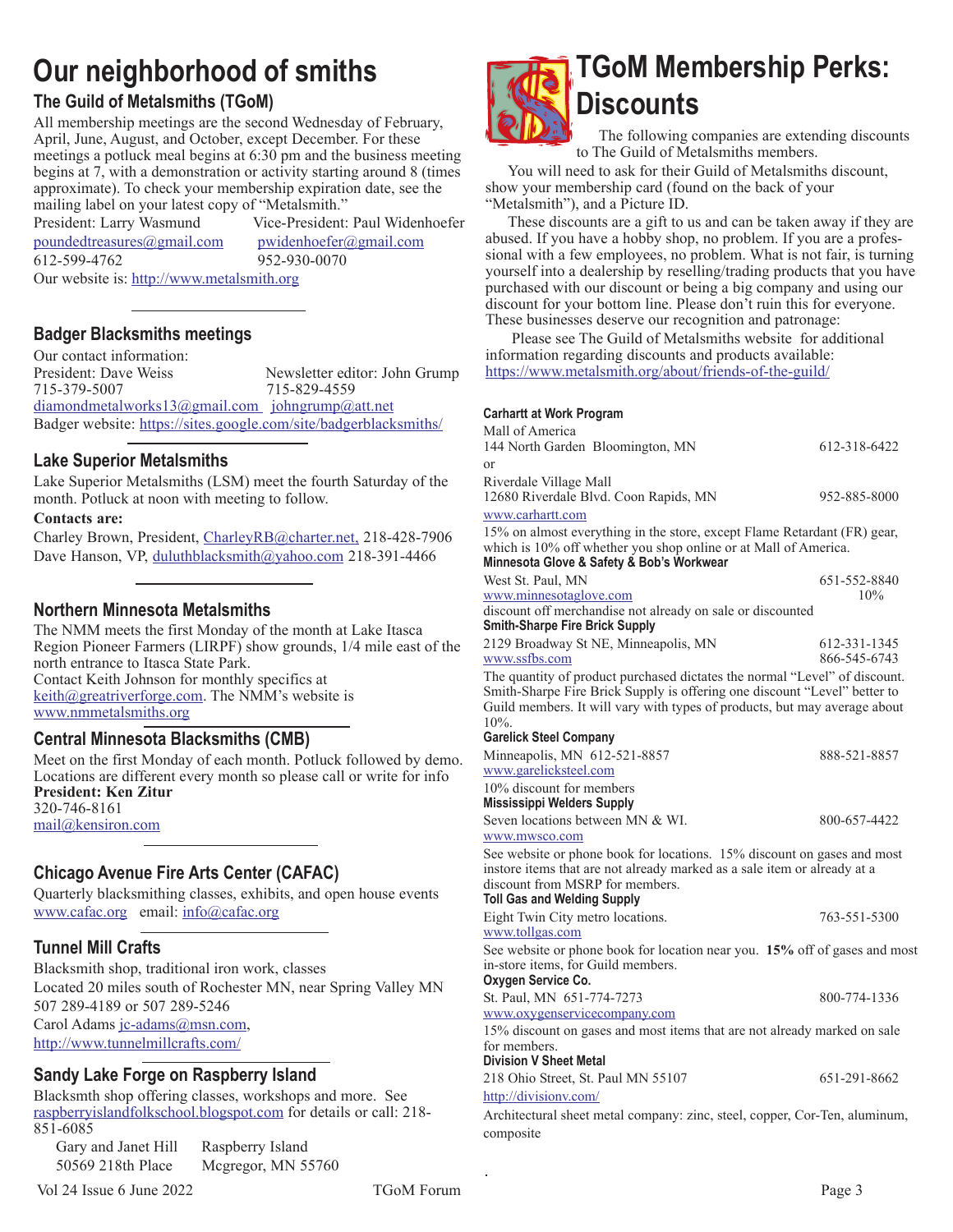#### **Dates Event Location Contact Info Addtl Info** 4-5 June Dundas Armed Forces Dundas MN Looking for substitute smith for Martin Pansch. He's out of town those dates. Call Kim at 651-328-7219 if you're interested. 25 June Richfield Historical Richfield MN richfieldhistory@gmail.com Demo is 1-4 PM with Society 612-798-6140 set up prior 20-24 Jly Rice County Fair Faribault MN Lou Groth Volunteers Needed! Loug 33@yahoo.com 952-895-1515 July 26-31 Rock County Fair Luverne MN Larry Wasmund 651-322-6626 poundedtreasures@gmail.com **2022 Volunteer Demo Opportunities**

651-437-3329

Antique Power Show blacksmith@onlinecarlson.com

Show smokiemilo@gmail.com

|                                     |                                                                     |              | 651-894-3765                                                    |                                                                                                                                                                                                                              |
|-------------------------------------|---------------------------------------------------------------------|--------------|-----------------------------------------------------------------|------------------------------------------------------------------------------------------------------------------------------------------------------------------------------------------------------------------------------|
| 12-13 August                        | Corcoran Country Daze                                               | Corcoran MN  | $corcorancontrydaze(\omega gmail.com$ Demo is 10-6. Set up at 9 |                                                                                                                                                                                                                              |
| 19-21 August                        | Nowthen Threshing Show Nowthen MN                                   |              | Christina Dodge<br>christina.guildmbr@gmail.com                 | All experience levels<br>welcome. Bring your own hand<br>tools & projects. Early signup is<br>encouraged in order to get an<br>admission pass by mail.                                                                       |
| 19-21 August                        | Butterfield Threshermen's Butterfield MN<br>Steam & Gas Engine Show |              | Larry Wasmund<br>poundedtreasures@gmail.com<br>651-322-6626     | All sales go to the show.                                                                                                                                                                                                    |
| 27-28 August                        | Pioneer Power                                                       | LeSueur MN   | 952-994-2713                                                    | Not open to casual demos<br>but go watch Wyatt, Jim, &<br>others                                                                                                                                                             |
| 27-28 August                        | Donnelly Threshing                                                  | Donnelly MN  | Larry Wasmund<br>poundedtreasures@gmail.com<br>651-322-6626     | Threshing grounds looking to<br>set up a blacksmith shop for<br>demos and needs guidance before<br>show.                                                                                                                     |
| 2-4 September<br>Labor Day wknd Gas | Rice County Steam &                                                 | Dundas MN    | Martin Pansch<br>blacksmithingyeti@gmail.com                    | Bring your hand tools and<br>a project.                                                                                                                                                                                      |
|                                     | 9-10 September Lamberton Hot Iron<br>Days                           | Lamberton MN | <b>Bob Brown</b><br>bbrown474@msn.com<br>651-457-0086           | Blacksmithing demo help<br>welcome all Saturday; Friday:<br>mold making 12-7 pm; Iron<br>Pour at 10 pm. Saturday: mold<br>making 8 am-11 am. Iron pour<br>at 4 pm                                                            |
| 10-11 Sept                          | Laura Ingalls Wilder<br>Days                                        | Pepin WI     | Tom Latane'<br>tclatane@gmail.com<br>715-442-2419               | Come watch Tom demo. Since<br>Pete Stanaitis is retiring, addtl<br>demo space is available for<br>someone wishing to set up $\&$<br>demo forge work in late 19th<br>Century fashion. Call/email<br>Tom or Kitty for details. |

Vol 24 Issue 6 June 2022 TGoM Forum Page 4 Most weekends The Landing/Three Shakopee MN zachary.mohlis@threeriversparks.org thru Labor Day Rivers Park District michael.murray@threeriversparks.org Costume needed - overalls & white button shirt OK. 763-694-7784 (main number for Three Rivers)

26-31 July Little Log House Hastings MN Dick Carlson

12-14 August Almelund Threshing Taylors Falls MN Patrick Sullivan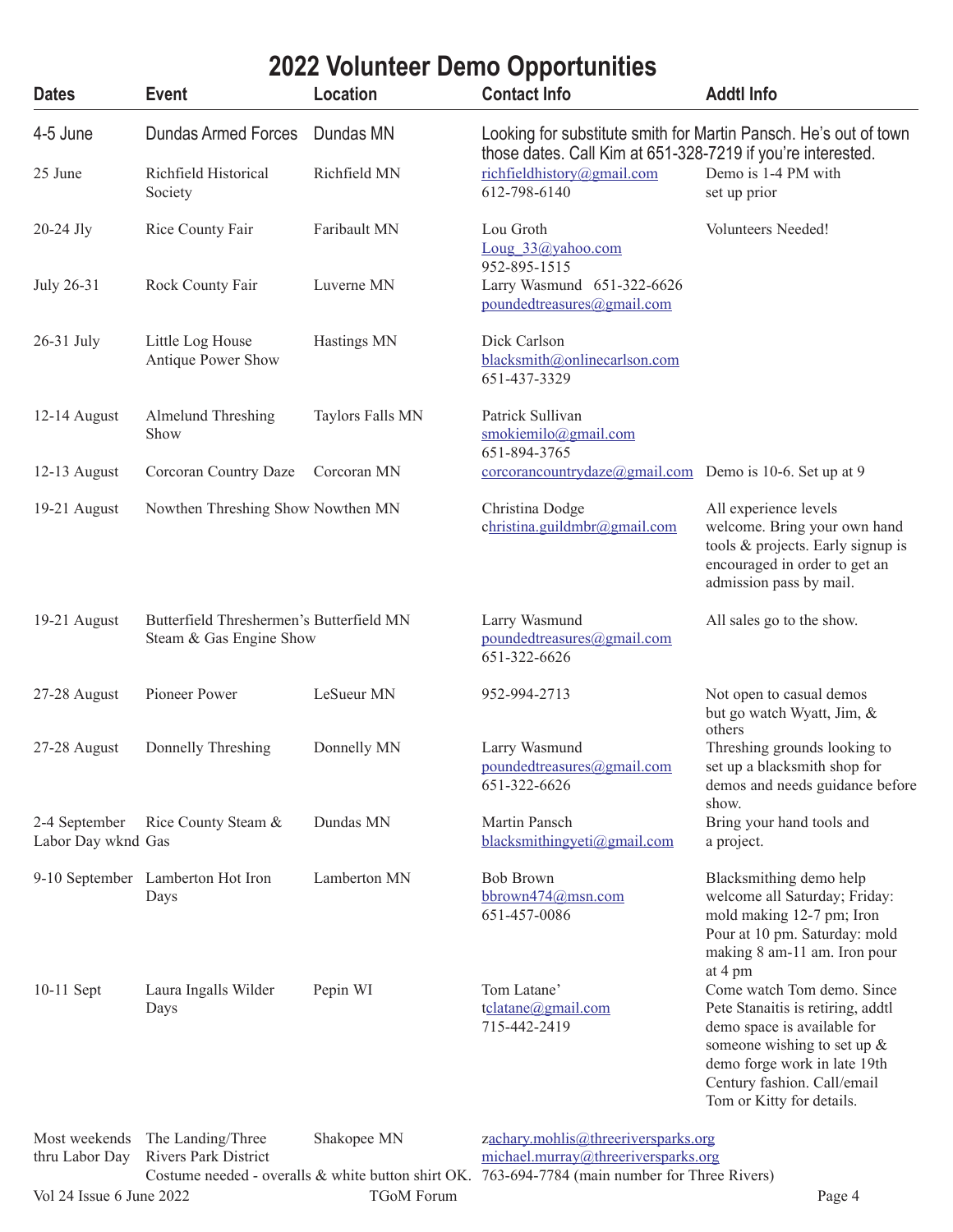## *Preview***...45th Annual TGoM Fall Conference, aka "The Madness"**

#### **September 16, 17 & 18, 2022**

Featuring Blacksmithing Demonstrations by: **Craig Kaviar** from Louisville, KY Architectural Pieces and Sculptures and

**Matt Jenkins, assisted by Karen "Rudy" Rudolph** from Selkirk, Manitoba

Traditional blacksmithing to design modern-day needs

Including pre-conference class, gallery, silent & live auction, tailgating, onsite camping, great food, and events for the entire family!



Matt Jenkins

Craig Kaviar

Submit your best "Body Adournment" contest items to the live auction for the chance to win cash prizes! (additional details to follow online).

Free attendance for non-members on Saturday after

5 pm for viewing of the gallery & participation in the live auction. Come join us!

#### **Location: The Pierce County Fairgrounds 364 N. Maple St. Ellsworth, WI**

Registration, costs and further details coming this summer!

### *REMINDER!* **Fall Conference T-Shirt Contest**

#### **The Fall Conference t-shirt design for this year's event will be a contest!**

What design would you like to see on this year's t-shirts? How would you design it?

#### **Rules to the Contest:**

¨ Design must be Guild or metal-work related.

¨ Design must be original - your design. Can be inspired by, but not a copy of another's design.

¨ Design needs to be a single color design and will be printed on a colored (yet to be determined) t-shirt. White t-shirts just don't work well for metalsmiths.

¨ Contest submissions need to be received by: June 1, 2022 by email. Email needs to have: 1) your name

2) copy of your design with any sugges tion of color of design and color of t-shirt idea.

3) location of your design

At the June 2022 TGoM members meeting we will vote on the designs. No names will be attached to the designs at the time of voting to keep it fair. Everyone is encouraged to participate! Will you see your design made into a t-shirt?

#### **Winner of the contest will receive a FREE FALL CONFER-ENCE T-SHIRT!**

Send your entry today! Email to: Kim Maas, Volunteer Coordinator tgom.volunteer@gmail.com

### **Absentee Ballots for the T-Shirt contest**

Absentee ballots will be available for those who are unable to attend the June membership meeting. Email your request for a ballot to tgom.volunteer@gmail.com. The ballots will be sent out on June 9. All ballots will need to be returned by June 16.

#### **GUILD OF METALSMITH'S BOARD OF DIRECTORS MEETING May 11, 2022, by Zoom**

**MEMBERS PRESENT**: Larry Wasmund, Gordon Barr, Christina Dodge, Taya Gavin, Jesse Gavin, Kim Maas, Martin Masters, Derrick Phillips, Paul Widenhoefer, Mark Lockwood, and Wayne Olson. **ABSENT**: Richard Zielike,

**CALL TO ORDER** 7:06 by Larry

**MINUTES**-motion to approve by Gordon, seconded by Marty, motion passes.

#### **TREASURER'S REPORT**-Taya

| Business Checking: | \$12,747.89                                                    |
|--------------------|----------------------------------------------------------------|
| Business Checking: | \$3,062.17                                                     |
| Savings Account    | \$64,670.71                                                    |
|                    | <b>MEMBERSHIP-Gordon-Approximately 300 members and holding</b> |

#### steady. **PROGRAM**-Derrick

The Fall Conference is scheduled for September 16-18.

The demonstrators will be Craig Kavier of Kavier Forge who will build a table, and Matt Jenkins and Karen (Rudy) Rudolph of Cloverdale Forge. Their demonstrations are TBD. Rick Wessling is in contact with them. Four buildings will be required so that the preconference class is not interrupted by people setting up for the demonstrators. The copper repose class by Craig Kavier was chosen. He will do a small copper repousse sign. The class is not planned out yet, but Jesse Gavin will be the champion. The class was chosen by a poll of committee members. Copper was chosen for the sake of variety.

June 8 Member's Meeting will be at the JJ Hill Farm. Parking may be an issue.

Hammer-in June 17-19. Next year this could be the June Member meeting.

August 10 will be at Dan Pate's place.

**EDUCATION**-Christina- Recent classes: Joinery 2; Basic Beginner Blacksmithing Session E; Boy Scouts; Hammer Making

Upcoming classes: Bottle Opener July 16 at the Pansch Ranch, Boy Scouts July 23 at the SoH. Next year's calendar is set.

#### **PROMOTIONS**-Kim-

Iron Menagerie is in progress. T-Shirt contest has 10 entries. The concepts are being refined. Voting will be at the June meeting. New discount is available: Division Five Sheet Metal, 218 Ohio St, St Paul, MN 55107, will give 15% off to members. Beginners Class-Kim is sending thank-you notes to students along with a copy of "The Forum", a back issue of "Metalsmith", and a flyer for the Fall Conference.

#### **OLD BUSINESS-**None

NEW BUSINESS-

Potential storage area for Guild equipment and donated items was discussed. Larry will reach out to the Nowthen management. Meeting adjourned early due to tornado warnings and power outages.

Submitted by: Marty Masters

### **2022 TGoM Fall Conference Contest: 'body adornment items'!**

The Program Committee has determined the 2022 conference contest will be to make a piece of body adornment from metal. This clearly includes traditional jewelry, but could also include armor, metal clothing, or any item that could be worn. Have fun with this.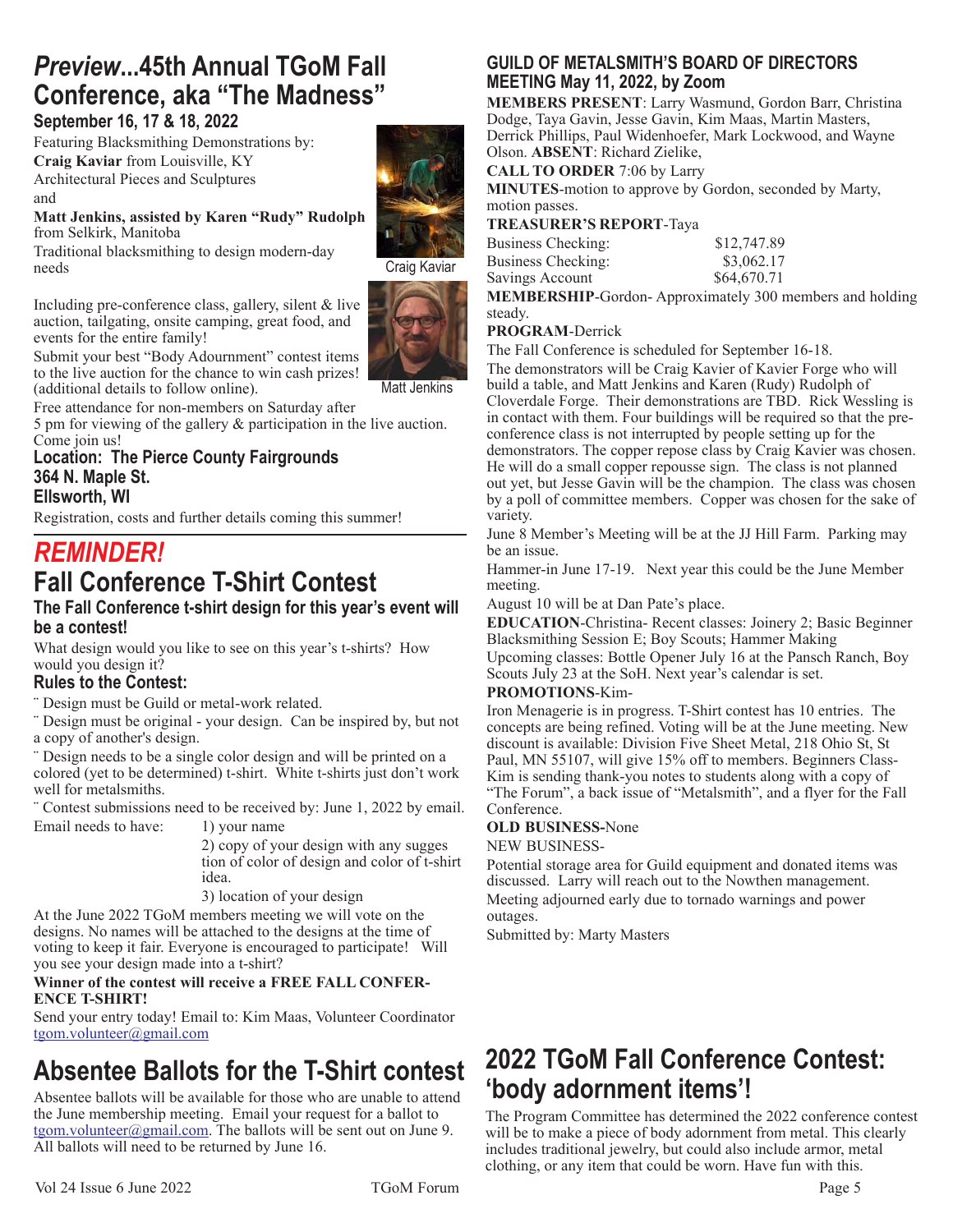### **More Volunteer Opportunities**

The items below are in addition to the list of volunteer opportunities found on page 4 of this issue.

- Contact Gordon Barr at  $\frac{1}{2}$  and  $\frac{1}{2}$  com or 952-894-4821 if you would like to volunteer to help throughout the year with Boy Scout blacksmith merit badge at the MN School of Horseshoeing.
- Contact Patrick Sullivan at smokiemilo@gmail.com or 651-894-3765 if you would like to volunteer to help throughout the year with Boy Scout welding merit badge in Chisago MN.
- Volunteers will be needed for the Boy Scout Fall Camporee to be held in Carver, MN. Dates to be deteremined. They will be looking for demonstration and limited hands-on experience, preferably on merit badge tasks.

#### **FYI:**

The Jackson Street Roundhouse (at the Minnesota Transportation Museum) is temporarily closed until further notice. Gordon Barr will notify TGoM of occasional demonstration opportunties

### **Sept. 17 Volunteer Opp for Guild Members**

The City of Eagan is looking for a blacksmith to do demos at our Spring Festival located at historic Holz Farm (4665 Manor Drive, Eagan) on Saturday, May 15 and also on Sunday September 17, 2022. The events are open from 10am-3:30pm. There is a small blacksmith shed to work from and most supplies are provided. We would prefer if items made during the event to be given away to participants.

Please contact Sarah Larsen, Market Fest and Events Program Specialist, at 651-402-0256 or slarsen@cityofeagan.com if you are interested or need more information. Thank you for your consideration.

#### **Blacksmith Instructor needed by Aspire Artisan Studios, Victoria, MN**

Hello, I am looking for blacksmith instructor/s for this summer. We had blacksmith classes lined up from May -Oct. this year, but unfortunately our instructor is dealing with unexpected health issues. Each year we have new and returning students that have enjoyed learning blacksmith techniques over a coal forge. We have 2 coal forges and 3 anvils available for an instructor to use. We are also considering purchasing gas forges if needed for classes. We have 1 student traveling from Michigan this summer that wanted a 4 day 1 on 1 class with an instructor. They were planning on arriving June 19-23. Our folk school is located in Victoria, MN, but if I can find an instructor that is located in a different area with a campground located close to their blacksmith shop our student may be interested in traveling to your location. Please share this information with fellow blacksmiths and maybe we can offer some classes yet this summer and possibly accommodate the needs of our traveling student.

Geraldine Johnson geraldine@aspireartisanstudios.org

We are devoted to our mission: To enrich the community by providing educational opportunities that encourage students to develop their unique talents and artistic abilities.

## *Tunnel Mill Crafts 2022 Classes and Events Tunnel Mill Crafts 2022 Classes and EventsTunnel Mill Crafts 2022 Classes and Events*

*We are located in southern Minnesota near Spring Valley. For more information on any of the classes or to register, contact us at jc-adams@msn.com, or call 507-289-4189 Carol Adams.*

### **2022 Upcoming Classes and Events**

**Check the Tunnel Mill website for full details: www.tunnelmillcrafts.com**

#### **Repouse**

Douglas Pryor, June 2022 (Note: This is a Tentative Event) **Damascus Knife Making** Ric Furrer, August 12-14th, 2022 or August 19-21st, 2022



#### **Directions to Tunnel Mill:**

Tunnel Mill is located 20 miles south of Rochester Minnesota. Take Hwy 63 out of Rochester to Stewartville, turn east on Hwy 30 to County Highway 1 (approx 5.5 miles). Turn south on County Highway 1. Follow CO HWY 1 6.5 miles to Tunnel Mill on the left side of CO RD Call about camping on the grounds. 507-378-4983 or 507-289-4189, Carol Adams. Lodging available in Spring Valley, 5 miles further south on CO RD 1.

Information in this publication is provided as a service for our members. Members may submit items for sale and upcoming events that are considered relevant to our group, and they will be published as space permits. The Guild of Metalsmiths is not responsible for these items or events.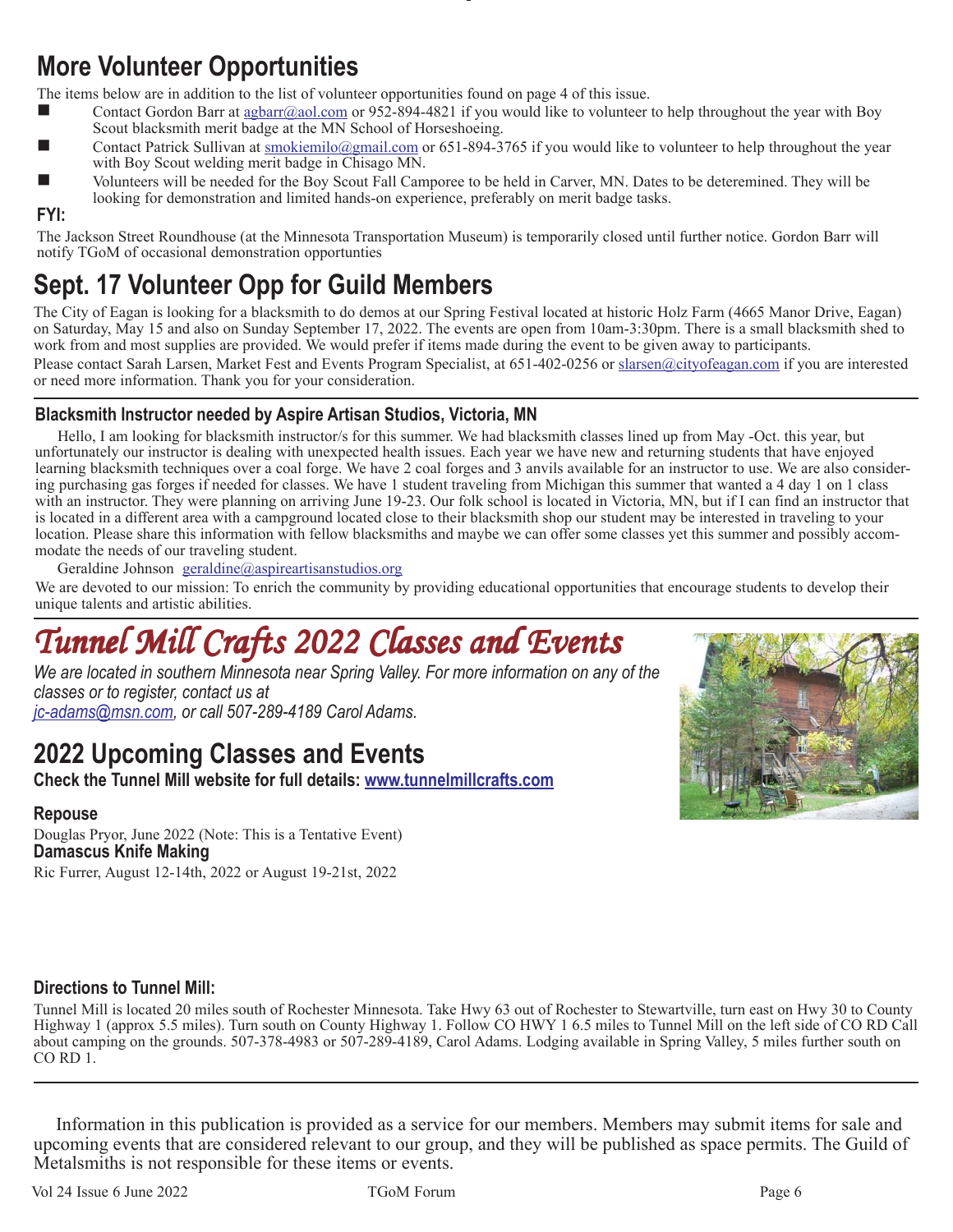# Goings on...a listing of TGoM events at a glance

- All membership meetings are the second Wednesday of February, April, June, August, and October. Date for December will be announced. For these meetings a potluck meal begins at 6:30 pm and the business meeting begins at 7, with a demonstration or activity starting around 8 (times approximate).
- Education Comm. meets first Thursday of each month. Contact Christina Dodge, co-chair: christina.guildmbr@gmail.co
- Program Comm. meetings are 7 pm the third Thursday monthly. Derrick Phillips, chair DerrickPhillipsA3o3@gmail.com
- All board meetings are the second Wednesday of January, March, May, July, September, and November. Potluck meal begins at 6:30, with meeting starting at 7 pm.

#### **June 2022 Events**

June 8, TGoM Membership Meeting, James J Hill Farm's blacksmith shop in North Oaks

June 17, 18, 19 Guild Hammer-In, Nowthen

June 25, 1st of 3 Bronze Pour Workshops (postponed)

#### **July 2022 Events**

July 9, 2nd of 3 Bronze Pour Workshops (postponed) July 16, 3rd of 3 Bronze Pour Workshops (postponed)

#### **August 2022 Events**

August 10 TGoM Membership Meeting, Dan Pate's estate



### **Join The Guild of Metalsmiths**

Send \$30 dues to the address below. Please circle if you want to be listed in our membership directory and/or check items you don't want listed.

| The Guild of Metalsmiths         | <b>List Me</b>                                                                                                 | Don't List Me    |  |
|----------------------------------|----------------------------------------------------------------------------------------------------------------|------------------|--|
| PO Box 72                        | in the directory                                                                                               | in the Directory |  |
| Hudson, WI 54016                 | but don't list                                                                                                 |                  |  |
|                                  | address - phones: home - work - fax - cell - email - web page                                                  |                  |  |
|                                  | (circle items above you DO NOT want published)                                                                 |                  |  |
|                                  |                                                                                                                |                  |  |
|                                  |                                                                                                                |                  |  |
|                                  |                                                                                                                |                  |  |
|                                  |                                                                                                                |                  |  |
|                                  |                                                                                                                |                  |  |
|                                  |                                                                                                                | Secondary phone: |  |
|                                  | All memberships are family memberships. Persons of all ages, professionals and hobbyists, are invited to join. |                  |  |
| We do not sell our mailing list. |                                                                                                                |                  |  |
| <b>ELECTRONIC FORUM</b>          |                                                                                                                |                  |  |

If you have not been receiving an email notification that The Forum is available, please verify that we have your correct email address. Contact Gordon Barr at agbarr@aol.com.